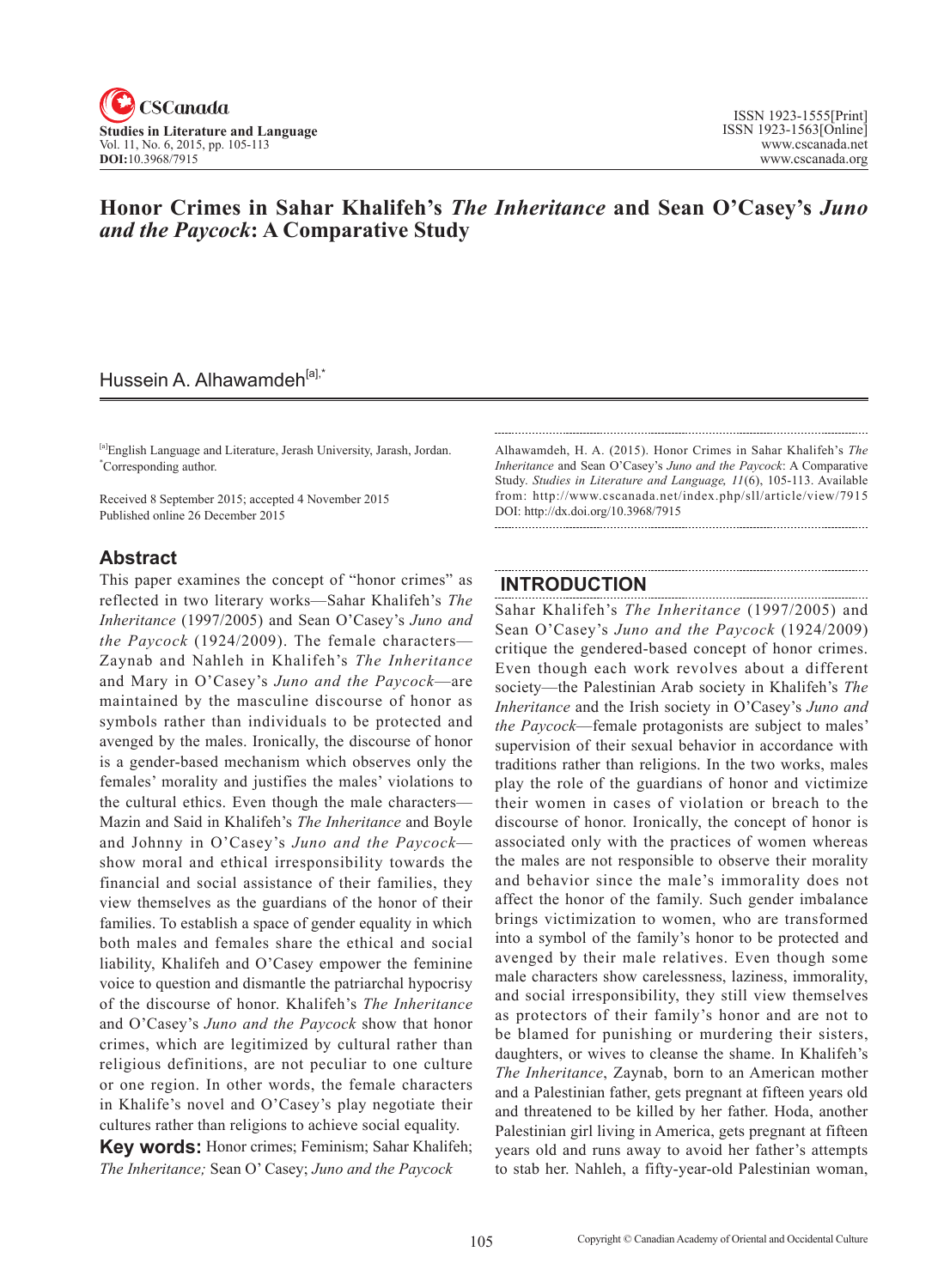is chased by her brothers for making a relationship with an old man. In O' Casey's *Juno and the Paycock*, Mary Boyle, a twenty-two-year-old Irish girl, is expelled by her father and brother from the house after her pregnancy for the shame she brings to the family.

# **1. THE CONCEPT OF "HONOR CRIMES"**

In its report "Femicide: Understanding and Addressing Violence against Women," World Health Organization (2012) defines honor crimes as a "girl or woman being killed by a male or female family member for an actual or assumed sexual or behavioural transgression, including adultery, sexual intercourse or pregnancy outside marriage—or even for being raped" (p.2). Honor crime is not attributed to certain societies rather it is worldwide. Accordingly, the World Health Organization declares that "there are an estimated 5,000 murders in the name of 'honour' each year worldwide.... These killings occur mainly in parts of the Middle East and South Asia, but also among some migrant communities" (p.2). In his report "Preliminary Examinations of So-Called 'Honour Killings' in Canada," Muhammad (2013) shows that honor crimes were practiced "since the ancient Roman times, when the *pater familias*, or senior male within a household, retained the right to kill an unmarried but sexually active daughter or an adulterous wife" (p.16). Many historical events such as the "Trojan War" and King Henry VIII's beheading of his fifth wife "on allegations of adultery" (p.17) proved that honor crimes were practiced in many cultures. Even in Latin American societies, honor crimes were registered when the early laws allowed the act: "In the early times of Peru, the laws of the Incas permitted husbands to starve their wives to death as punishment for committing an adulterous act. Aztec laws resulted in death by stoning or strangulation for female adultery" (p.18). In this context, the conceptualization of honor crimes is a cultural man-made discourse, which takes its legitimacy from tradition rather than religion and does not pertain to certain societies: "The notions of honour and shame and their use as justification for violence and killing is not unique to any one culture or religion" (p.17).

Honor crimes are rooted in societal traditions rather than religions. No religion justifies the murdering of women in the name of honor. In her article "Understanding Honour Killing and Honour-Related Violence in the Immigration Context: Implications for the Legal Profession and Beyond," Korteweg (2012) shows that religions do not incite killings in the name of honor:

interpretations of religion as reinforcing their understandings of honour, regardless of their faith. (p.144)

In other words, the murderers of honor depend on interpretations rather than on clearly religious textual evidences that justify their killings.

Many accusations are addressed to Islam as a religion, which falsely encourages the honor crimes. Even though the reports show that many honor crimes are practiced in the Islamic world, Islam as a religion does not incite the act. However, such crimes are motivated by cultural codes of morality. Korteweg points out that "honour killing is often linked to Islam but there are no references in the Quran that justify these kinds of murders or other forms of violence in these types of circumstances" (p.144). In her article "Considerations of Honor Crimes, FGM, Kidnapping/Rape, and Early Marriage in Selected Arab Nations," Zuhur (2009) clarifies that Islam is not responsible for the honor killings committed in the name of Islam: "numerous Muslim authorities have stated that honor crimes are 'not Islamic' or cannot be blamed on Islam" (p.6). Zuhur refers to the fact that Islam does not allow Muslims to perform the punishment of adultery individually rather to be conducted by Islamic authority: "*shari'ah* [Islamic law] itself does not authorize individuals to engage in vigilante activities, it should be up to a qualified Islamic authority to determine whether or not *zina* [adultery] was committed" (p.6). In this context, the murderers of honor exploit Islam as a cover of justification for the violent gender crime:

There is no mention of honour killing in the Quran or Hadiths. Honour killing, in Islamic definitions, refers specifically to extra-legal punishment by the family against a woman, and is forbidden by the *Sharia* (Islamic law). Religious authorities disagree with extra punishments such as honour killing and prohibit it, so the practice of it is a cultural and not a religious issue. However, since Islam has influence over vast numbers of Muslims in many countries and from many cultures, some use Islam to justify honour killing even though there is no support for honour killing in Islam. (Muhammad, 2013, pp. 20-21)

Patriarchal and traditional societies exempt men from any moral responsibility and emphasize ironically the role of men as protectors of the family honor. In her article "Crimes of Honor and Shame: Violence against Women in Non-Western and Western Societies," Araji (2000) refers to the inequality of the patriarchal perception of the males' and females' amoral acts and behavior: "turning to how males can dishonor their families, we find that a double standard usually exists with respect to how males' and females' behaviors are viewed and what the consequences are" (p.4). Araji gives an example in "India" where a "son, by getting a reputation for stealing or gambling may bring dishonor, yet no serious consequences from the family result" (p.4). Unlike females, males' adulterous act brings neither shame nor dishonor to the family. In her article "Crimes of Honor and the Constructions of Gender in Arab Societies," Abu-Odeh (1996) explains

Religion plays a specific role as a source of meaning in discussions of honour-related violence. There is no direct link between religion and honour-related violence, and people of different faiths to enact it. At the same time, individuals or families involved in committing crimes will be at times cite their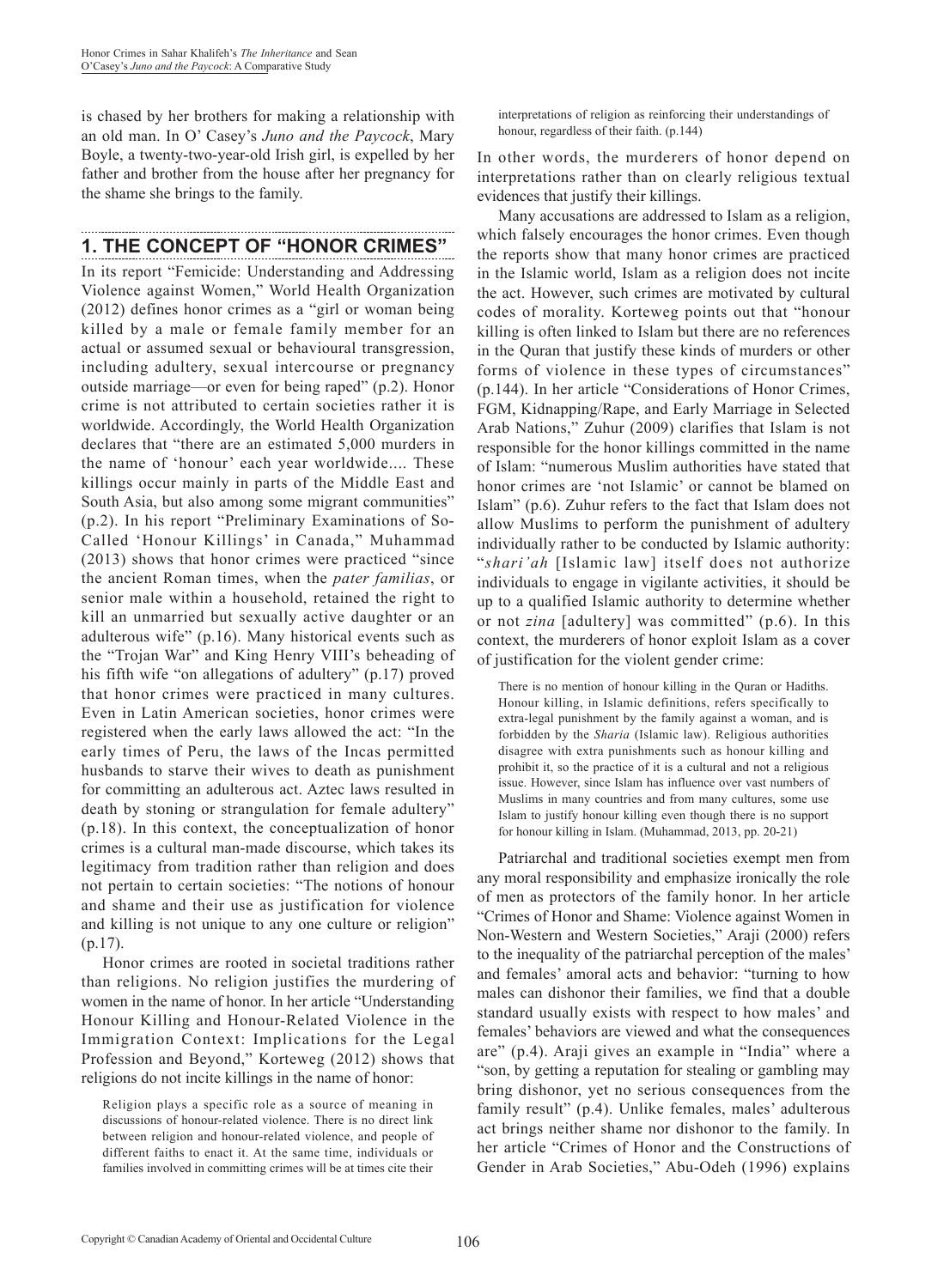that the moral behavior of the Arab women is controlled and supervised by the males: "to be a man is to engage in daily practices, as important part of which is to assure the virginity of the women in your family. In Arab culture, a man is that person whose sister's virginity is a social question for him" (p.13). Abu-Odeh shows that it is shameful in Arab culture for a man not to avenge the loss of his honor: "If a man doesn't intervene by killing his sister/wife once she has shamed him, he suffers a loss of his gender: he is no longer a man" (p.13).

## **2. HONOR CRIME IN SAHAR KHALIFEH'S**  *THE INHERITANCE*

Although much ink has been spilt on Sahar Khalifeh's novels from a postcolonial vantage, little attention has been given to Khalifeh's *The Inheritance* because I think it does not concentrate on the narrative of resistance to the Israeli occupation to the West Bank the way we find in Khalifeh's *Wild Thorns* (1976). However, some recent scholarship has pointed out that Khalifeh's *The Inheritance* focuses more on the Post-Oslo Palestinian domestic reality. In her master's thesis *Reclaiming the Motherland: (Eco) feminism in Sahar Khalifeh's The Inheritance* and *The End of Spring*, Angierski (2014) makes a connection, from an ecofeminist vantage, between the domination of nature and women in the West Bank: "My ecocriticallyinformed feminist readings of Khalifeh strengthen the ecofeminist contention that the domination of land and the domination of women under a patriarchal system are connected" (p.7). Notwithstanding Angierski's theoretical approach is ecofeminism, she refers briefly to the notion of "honor" in Khalifeh's *The Inheritance* without explaining the cultural and legal background of the term in the Arab Palestinian society and worldwide: "Khalifeh brings attention to a patriarchal culture of 'honor' that reads 'daughters' 'aberrant,' unmarried sexual practice as a direct affront to male authority" (pp.17-18). However, Angierski's ecofeminist approach is still problematic in understanding Khalifeh's novel, which rejects any symbolic associations such as mother or procreator to the Palestinian women. In her article "Between Complicity and Subversion: Body Politics in Palestinian National Narrative," Amireh (2003) shows how the Palestinian national discourse delineates women as "fictional constructs and ideological signs" (p.748). For Amireh, Khalifeh's *The Inheritance* resorts to the use of body politics to reveal the Palestinian reality of defeat and frustration during the Israeli occupation: "Khalifeh's men in the novel are either sexually impotent, physically repulsive,... The Women's bodies are sexually frustrated, exploited" (p.765). Nevertheless, Amireh considers Khalifeh's reliance on the body narrative as a "limitation of the current Palestinian feminist discourse that continues to recycle a nationalist patriarchal ideology regarding women's bodies and sexuality" (p.765). Thus, Amireh asks for a new Palestinian feminist discourse, which transcends the "tropes, metaphors, and ideologies that continue to circumscribe women's lives and to prevent them from being full citizens of the nation" (p.766). Adding to Amireh's aspiration, I think the issue of honor crimes, which is not tackled in Amireh's study, in the Palestinian society is one restricting trope, which Khalifeh's *The Inheritance* attacks and urges simultaneously to the discontinuity of the patriarchal traditions that victimize the Palestinian women.

Recent scholarship has discussed Khalifeh's *The Inheritance* within the context of the Arabs' maneuver since the nineteenth century to establish the *nahdah* "modernity" project away from tradition. In her book *Locating Gender in Modernism: The Outsider Female*, Ramanathan (2012) explains that Khalifeh's *The Inheritance* presents a new facet of realism, which is called the "imperfect" mode of realism:

Khalifeh perforce participates in the *nahdah* reformists' embrace of modernity, but in staging modernity with women as the central actors, she avails of Euro-modernist techniques to proffer a feminist perspective on the anti-modernity critique. Euromodernism, she finds , caves in to the pressures of the mixing: women, nation, modernity, community, cosmopolitanism. The text shows that an 'imperfect' mode of realism is more equipped both to accommodate women's entrance into modernity, and to critique the options of modernity for women. (p.136)

Even though Ramanathan does not tackle the issue of honor crimes in Khalifeh's novel, I think her notion of the "imperfect" realism is significant because honor crimes can be considered as an "imperfect" reality of the Palestinian patriarchal society, which Khalifeh's novel critiques as an obstacle for Palestinian women's modernity and development. In her article "Reinscribing Identity: Nation and Community in Arab Women's Writing," Fayad (1995) analyzes the challenges facing Arab women writers in resisting the association between "traditionalism" and Arab women identities:

One of the most difficult tasks confronting Arab women writers in inscribing themselves as subjects lies in resisting and renegotiating their role within a master national narrative that not only homogenizes the concept of national identity itself, but also assigns woman a fixed role as an historical metaphor buried deep within the foundations of the narrative. Through this historical metaphor, woman is appropriated as signifier of traditionalism. (p.147)

Fayad takes Sahar Khalifeh as one example of Arab women writers who reject the "nationalist discourse," which deprives women of achieving self-independent identity and associates them to the metaphorical realm. Notwithstanding Fayad does not discuss Khalifeh's *The Inheritance*, her argument remains important to the core of the study since the case of honor crimes is part of the "traditionalism" discourse, rejected by Khalifeh.

In her article "Feminism in Revolution: The Case of Sahar Khalifa," Bamia (2000) reveals the Palestinian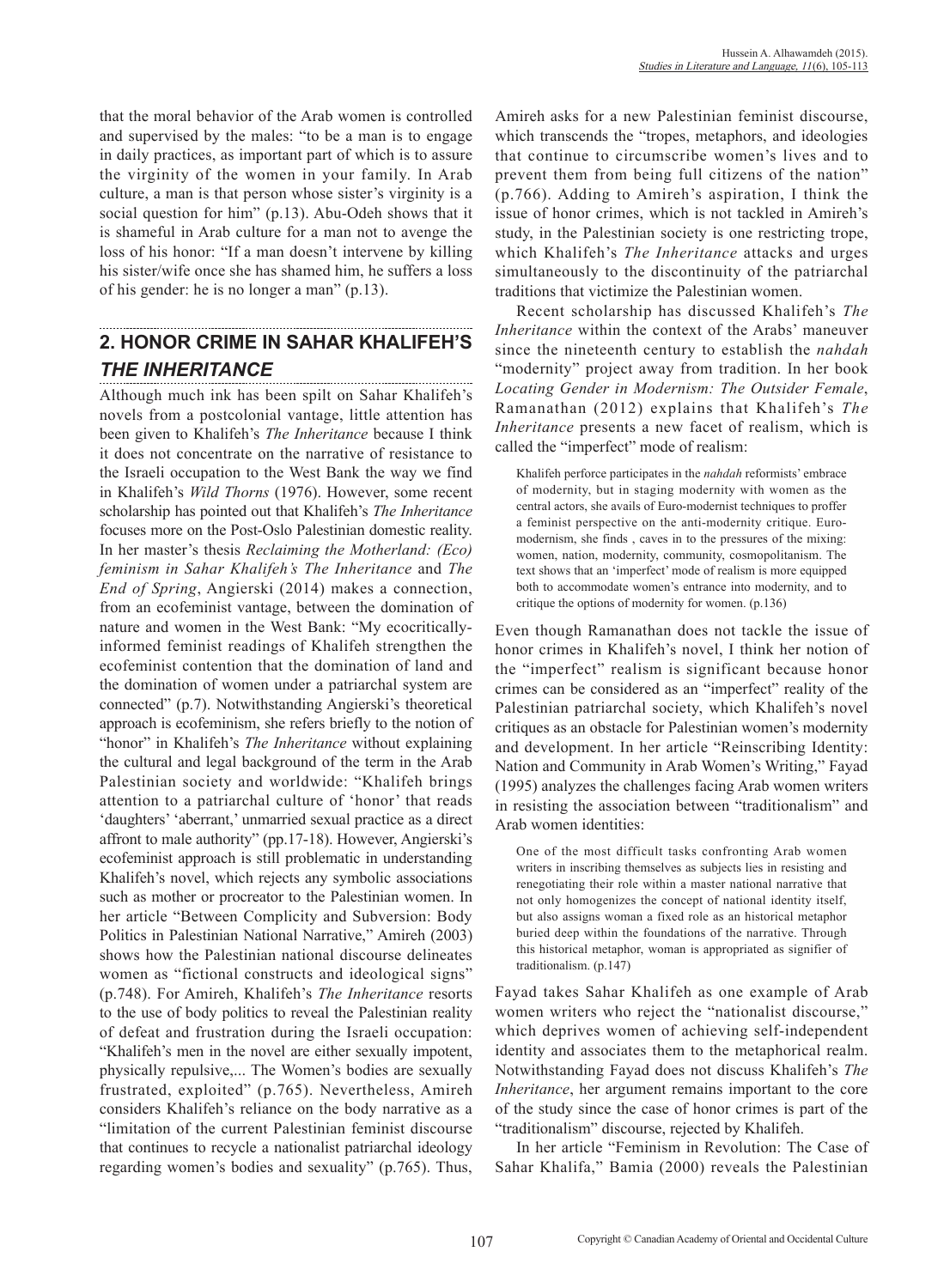women's experience of emancipation, self-independence, and struggle to challenge the patriarchal traditions and be equal partners to the Palestinian males in shaping the Palestinian identity. According to Bamia, the Palestinian women challenge the status of the "double victim of colonialism and traditions" (p.174). Bamia shows that the personal life of Sahar Khalifeh reflects a good model of the Palestinian women's strife for eminence and selfindependence:

Sahar Khalifa, the woman-writer who experienced in her personal life many of her characters' hardships. Khalifa came to literature at the end of a fight for her own rights as a woman. Her literary production was the result of her emancipation and not a means to achieving it. She brought to literature the fruit of the rebirth of a woman who found her way to the already open path of the national struggle. Her familiarity with many of the roles played by her characters contributed to their realism. (p.181)

Bamia's article, which does not analyze Khalifeh's *The Inheritance*, remains important because Khalifeh's novel shows how the discourse of honor crimes imposes one side of the "double" victimization of the Palestinian women.

In Sahar Khalifeh's *The Inheritance*, there are three female characters—namely, Hoda, Zaynab, and Nahleh—who suffer the gendered-violence of honor crimes. Hoda, who gets pregnant at the age of fifteen, is an American-Palestinian girl living in America and threatened to be killed by her father for the shame of adultery. The female protagonist of the novel, Zaynab, recalls the story of Hoda:

Hoda was the daughter of our neighbors living in the same complex. Like me, she was half-American. She became pregnant at fifteen and we all saw her father run after her in the street like a raging bull, carrying his longest knife. My father tried to stop him, but couldn't. Finally, with the help of two neighbors they were able to prevent him from killing her. (p.6)

However, Zaynab's father, Muhammad Hamdan, blames himself later for rescuing the girl from her father's vengeance because Hoda's father has lost his manhood and honor: "He should have killed her, she sullied his name, stained his honor, and humiliated him among his people. Had I been in his place I would have gone after her to hell" (Khalifeh, 1997/2005, p.6). Even though Hoda is lucky to escape death, she runs away from her father and neighborhood to live as an outcast in her "American grandmother's house" (Ibid.). Hoda's destiny is ambiguous and unknown since no one contacts her anymore: "We did not see her in Brooklyn again, but we heard rumors. Some said she had kept the baby, others said that she had given him up for adoption. Still, others said that she had an abortion" (Khalifeh, 1997/2005, p.6). Hoda exists in vacuum and becomes a source of shame for her father, who is unable to murder her to reclaim his honor: "Everyone agreed that Hoda's father was no longer a man since he had not washed his honor in her blood" (Ibid.).

The story of Hoda frightens every Arab American father that her story may reoccur with any other Arab American girl. Zaynab's father, who is the most affected and worried by the Hoda's scandal, warns the Arab community in America to go back home in order to protect the honor of their daughters and to prevent the reoccurrence of Hoda's model:

What are we waiting for, friends? Haven't we had enough of America and its trash? We all have boys and girls, do you want your daughters to be loose like American girls? Do you want to protect your girls, keep them pure, and bring them up strictly and marry them well? (Ibid., p.7)

Zaynab's father always reminds the crowd of Hoda and the shame she brings to her father. Of course, at Muhammad Hamdan's unconsciousness, he is worried that his daughter will dishonor him by repeating the same example of Hoda. He is now obsessed with the ghost of Hoda and the possibility of losing the honor of his daughter. Muhammad Hamdan is anxious that he may become like Hoda's father, who is "no longer a man" in the eyes of his community. Therefore, the idea of "going home" brings him relief and safety of honor: "I want my daughters to be brought up as Arabs, clear and transparent as a candle. I want them to marry Arabs and Muslims, .... To hell with America—I'm going back home" (Ibid., p.8). Muhammad Hamdan, who is the protector of his daughter's honor, is worried about the future of his daughter's moral behavior over the non-Arab land—America.

Zaynab, like Hoda, gets pregnant at the age of fifteen and becomes subject to her father's disdain and revenge. Just as Hoda, Zaynab finds herself threatened by her father's "longest knife" (Ibid.). Zaynab becomes a target for her father's attempts of murdering. She decides to run away to her American grandmother, Deborah: "I was afraid my father would find out about my pregnancy and would kill me as he had once threatened to do. He did try to kill me when he heard of my pregnancy" (Ibid., pp.11- 12). Muhammad Hamdan decides to cleanse his name by murdering his daughter because he does not want to be like Hoda's father. Like a "hunting dog" (Ibid., p.13), he chases her at her grandma's house. For Zaynab, her father becomes unfamiliar to her: "He wasn't the father I knew but a total stranger" (Ibid., p.14). He beats her severely despite her grandmother's efforts to save her. He shouts at Deborah not to interfere because he believes that he is the protector of his daughter's honor: "It's over; consider her dead. She must pay for her mistake. I must wash away my shame and hers" (Ibid., p.13). Zaynab's father transforms into a violent monster, who looks at his daughter as a metaphorical representation of amorality and shame: "He dragged me into the kitchen, my body covered with pieces of glass, jam, and blood. He pulled my hair and shouted at the top of his voice, 'Daughter of a dog, by God I will suck your blood!"" (Ibid., p.14).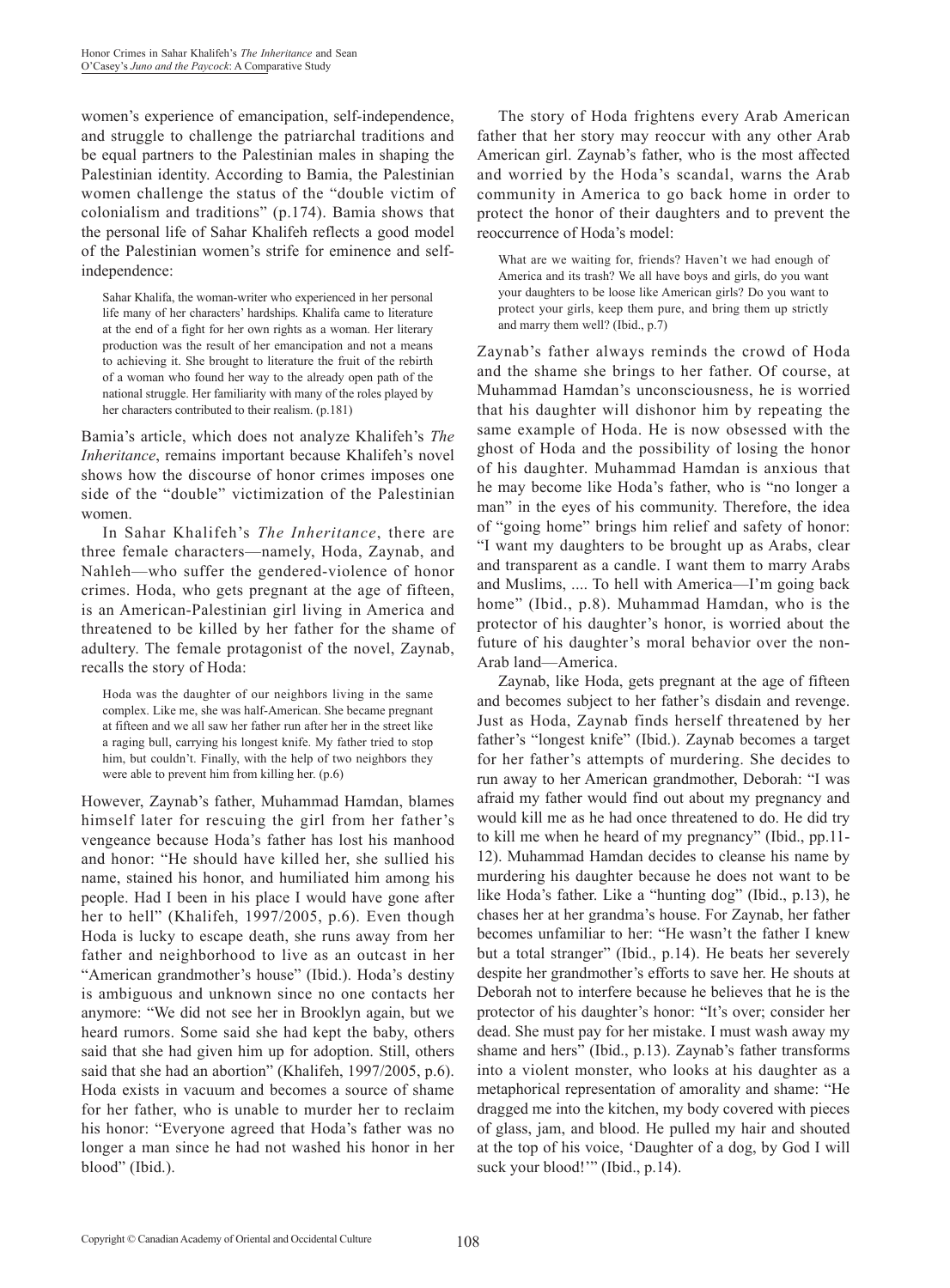Zaynab's grandmother, Deborah, rescues Zaynab from an inevitable death. Zaynab, who is frightened by the violent scene of her father holding a knife to kill her at her grandma's house, feels helpless towards her father's fury: "I closed my eyes tightly and felt his kicks to my chest, while waiting for his knife to fall" (Ibid., p.14). Deborah successfully prevents the father from stabbing Zaynab by threatening to shoot him by the "hunting rifle" (Ibid.). Deborah, the American grandmother of Zaynab, is fully aware of the cultural background of the father in terms of honor and shame: "You can go to your people and tell them that you acted like a man and killed her" (Ibid., p.15). Deborah recognizes that the father wants to prove his manhood and bravery by killing his daughter. Therefore, she offers him a deal to leave the girl under the custody of her grandmother and to pretend that he has cleansed his honor by killing his daughter: "Forget Zaynab like you forgot her mother" (Ibid.). Muhammad Hamdan, unable to counter the warnings of Deborah, decides to depart away from his daughter: "He mentioned once more with his hand and disappeared down the road, forever" (Ibid.,).

In Khalifeh's *The Inheritance*, Muhammad Hamdan is a victim of tradition. Zaynab always celebrates the kind, simple and passionate character of her father. Even when her father attempts to kill her, she sympathizes with him: "Forgive me Daddy! Please forgive me!" (Ibid.). Zaynab knows that her father's consciousness is controlled by the tradition of honor revenge. Zaynab, before her pregnancy, describes the natural relationship between her and her father: "I enjoyed living with my father, who was as dear to me as my soul and the light of my eyes. He was a goodhearted man, full of memories, anecdotes, and funny stories" (Ibid., p.10). Zaynab tries to find justifications for her father's monster-like transformation. She thinks that her father is behaving according to the cultural codes of morality and acting violently as a protector of the family honor. Therefore, she does not despise her father; rather, she goes to Brooklyn to search for him when one of the neighbor tells her, "some say he went to the old country, others say he went to Canada, and some say he lost his mind and died" (Ibid., p.25). However, Muhammad Hamdan, leaving his daughter and shame in America, goes back to Wadi al-Rihan in the West Bank.

Zaynab, after her pregnancy and confrontation with her father, spends the majority of her time searching for her identity. Even though Zaynab achieves academic and financial success in America, she feels culturally lost. She becomes "chair of the anthropology department" and inherits her American mother's property by having "two departments—one in Washington, one in San Diego," "two cars," "yacht," and "diplomatic receptions" (Ibid., p.19). However, she lacks intrinsic self-value: "despite this life of luxury, I felt deprived" (Ibid.). Zaynab, who is brought up in America, is curious to know the other cultural side of the Palestinian society to which she and her father belong.

She cannot bring reconciliation to the two different cultural aspects of her character since she, as a "hybrid" character, combines simultaneously the American and Palestinian cultures: "I was caught between two languages and two cultures—my father's Brooklyn and the West Bank on one side and my maternal grandmother's American culture on the other. I was later left without any culture and lived in a vacuum" (Ibid., p. 9). She suffers from a loss of identity: "I didn't say I was Arab because I wasn't. Who am I then? Despite my mother's citizenship, my birth certificate, my school certificate, my books, my accent, my clothes, and everything about my life, I was not truly American" (Ibid., p.17).

Receiving a letter from her uncle to claim her inheritance of her father in the West Bank, Zaynab is delighted to be attached to her Palestinian roots. The "inheritance" signifies not only materialistic benefits but also cultural value. Zaynab is enthusiastic to know the Palestinian Arab culture to which she and her father belong:

I received a letter from my uncle saying what amounted to, "Come quickly before the thread breaks and you lose your claim to the inheritance." I lost no time thinking things over, but decided without hesitation. I felt at that moment as if I were standing before a window whose curtains were hiding the symbols of the country I had long dreamed of seeing. There was the affection of the family I had lost in my childhood and the warmth of my connection to the roots for which I had long searched in vain. (Ibid., p.29)

Zaynab's journey to Wadi al-Rihan is to discover the culture and world of her father. For her surprise, she finds her father very sick and paralyzed: "I saw nothing but the skeleton of a human being with two large eyes, skin and hair, or rather some remnant of hair.... I saw nothing in my father's face that revealed that he recognized me" (Ibid., p.37). Zaynab is not lucky to talk with her father, who is deadly alive, but she is united with his surroundings, brothers, relatives and environment. However, she remains as an outsider, who just observes and never interferes in the family matters of her relatives. As an observer, Zaynab wants to find an answer to the meaning of honor in the Palestinian Arab culture to analyze the sudden transformation of her father from a kind man into a murderer: "I never knew my father well enough to provide an answer. I was young and here I am a grown-up, coming back to gather the details of his life like someone collecting grains of sand" (Ibid., p.44). Zaynab, however, decides to go back to America leaving her inheritance and family behind when she sees the agonies of her cousin, Nahleh, who is threatened by her brothers to be killed for her honor crime.

Zaynab's cousin, Nahleh, is another victim of honor crimes in Wadi al-Rihan in the West Bank. Nahleh, who is a fifty-year-old Palestinian woman, is expelled from work as a teacher in Kuwait after the Gulf War to live as "single and unemployed" in Wadi al-Rihan. Nahleh, who dedicates her life and money for bringing up her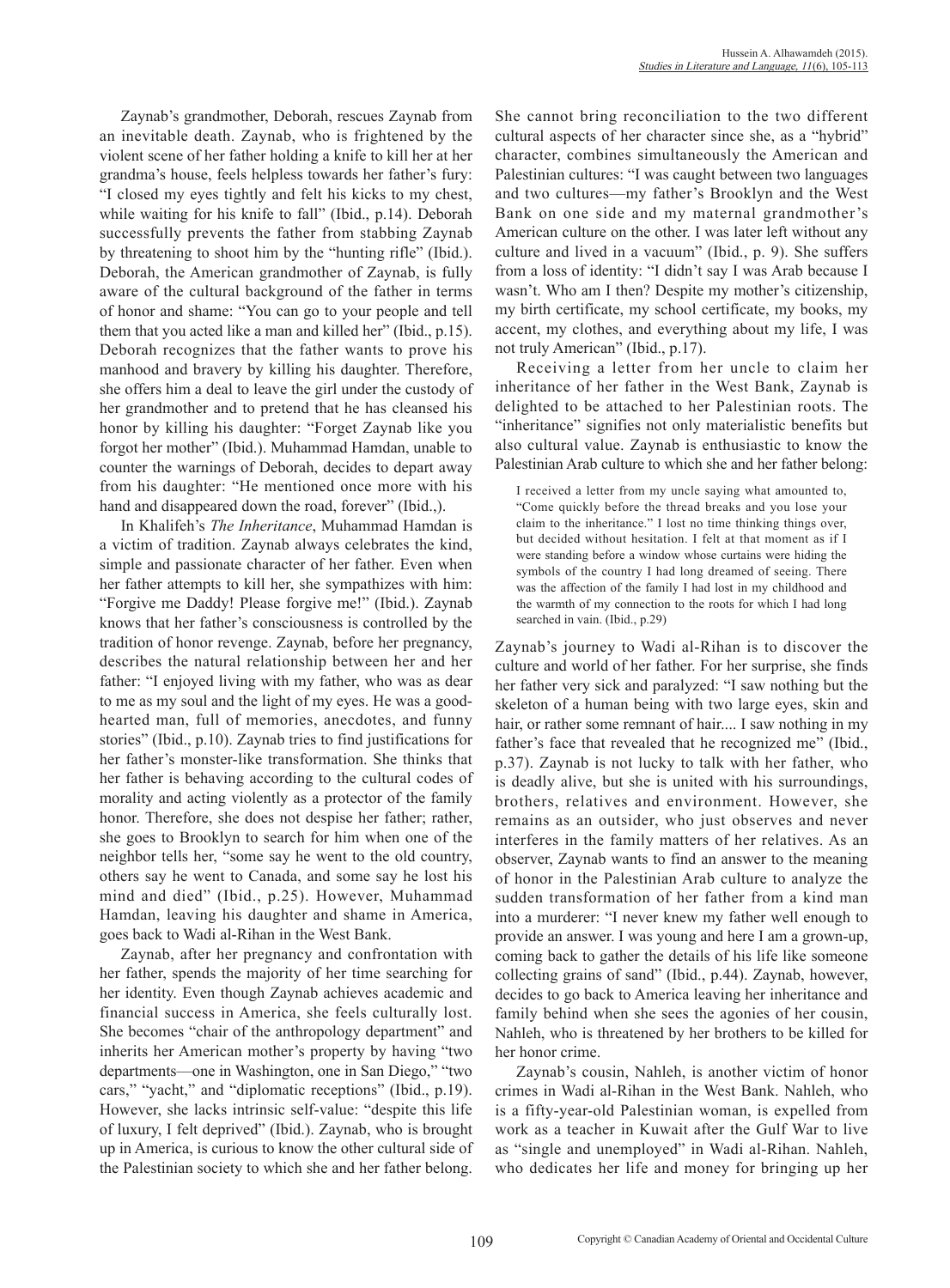brothers, is ironically deserted and neglected by them: "I worked in Kuwait, being milked like a cow, teaching and bringing them up, but they paid no attention to me and did what they wanted" (Ibid., pp.50-51). Nahleh feels that she is exploited by her brothers as a source of financial assistance and no one helps her find social stability by making her private family. She believes that she sacrifices her life for the sake of others. She comes into a conclusion that she will focus on her life and never allows others to manipulate her: "No one says that I've wasted my youth and life in Kuwait's heat, living alone in a foreign land. Now I don't care,…, even if the whole Hamdan family disappears, I couldn't care less!" (Ibid., p.71). Her brother, Said, is surprised by the transformation of his sister when she declines his appeals for money. Nahleh informs Said that all of her brothers have established themselves by having wives, children, and education , so she wants to secure her social life by having a family and money:

I 'm not a stupid girl anymore, leave me alone, you've bankrupted me. Get off my back. You've milked me like a cow. I'm not the Nahleh of Kuwait, like you all I live on the West Bank now. I'm not even like you, you have families, wives and children, you don't need anything. It is I who has needs (Ibid., p.92).

Nahleh, who is a hard-worker woman, blames her fortune in the West Bank where she finds no job nor lovely family: "Now I find myself doing nothing but housework, sweeping and cleaning, washing and making pickles! I'm about to explode, this kind of life is killing me. Am I going to stay home after having spent a lifetime working?" (Ibid., p. 92).

Nahleh, despite all of her efforts to establish her independency, is still controlled by the patriarchal rules of monitoring her sexual behavior. Nahleh finds that she, as an old woman, has no options to wait for a young man to marry her. Abu Salem, a seventy-year-old man, is the only man who seems to care about Nahleh as an expected wife. Even though Nahleh knows that Abu Salem is a married man with "ten children," she accepts his proposal as a "second wife" (Ibid., p.73) to establish her private family. Nahleh, who "had no children and no husband and no home of her own" (Ibid., p.128), decides to compensate the years she has wasted on bringing her brothers to start a new life even as a second wife: "Nahleh has also said that being in a polygamous marriage was better than being a widow or an old maid" (Ibid., p.117). Nahleh feels alienated from her brothers and society since she is obsessed now with the idea of having her own family. However, Nahleh does not dare to reveal her relationship with Abu Salem to her father and brothers. Even though Nahleh seems a strong woman, she is still controlled by the patriarchal rules which give the males the right to choose or decline marriage proposals for their daughters. In a society, where honor is something sacred to be protected by the males, Nahleh is cautious enough not to show the details of her relationship with the old man. Zaynab, the narrator of the novel, comments on the importance of honor in Nahleh's society: "the protection of a woman, her marriage, and her reputation were the most important things for a family, a means to safeguard its honor" (Ibid., p.149).

Nahleh's life is changed into a misery after the discovery of her relationship with Abu Salem. Nahleh's brother, Mazen, discovers the scandal of his sister sitting with Abu Salem and sharing his sexual drives: "He [Mazen] grabbed the realtor [Abu Salem] and pulled him away from his sister. In a professional move he grabbed him, hit him, then threw him like a ball in the middle of the terrace" (Ibid., p.120). Zaynab, the narrator, shows how the rumors of Nahleh's scandal with Abu Salem spread everywhere:

It might be transmitted through other guests who would share the story with their relatives. Their relatives would tell other relatives and the story would reach the neighbors, the collective taxi drivers and the bus drivers traveling between Jerusalem and Ramallah, and those traveling between Ramallah, Nablus, and Wadi al-Rihan. It would then be journey through the bridge to Amman, Lebanon, and all the way to Frankfurt. (Ibid., p.121)

Nahleh, worried about the societal atmosphere of distrust, revenge and contempt of her, decides to elope with her lover, Abu Salem, to get a legal marriage and to escape the revenge of her brothers. Even though her brother, Mazen, cheats many women by pretending his love to them and making sexual relationships with them, he is not rebuked by the patriarchal society since he is a male. Violet, who is victimized by the false love of Mazen, is surprised by the violent reaction of Mazen to murder his sister for her relationship with Abu Salem: "Why do you accept conduct from me that you condemn from your sister?" (Ibid., p.122). Violet shows the hypocrisy of the patriarchal societies in which the concept of shame is only associated with women's behavior while men are free of any blame or punishment. Zaynab refers to the strange reaction of Nahleh's father towards Nahleh's disappearance: "He was shaken up and more afraid of scandal than for Nahleh's safety" (Ibid., p.126). In other words, Nahleh's father is not worried about the safety of his daughter as much as he is worried about the honor of his family.

Ironically, her brother, Said, the one who receives many financial assistance from his sister, threatens to kill her: "Said's reaction was overblown, as he swore three times to kill Nahleh and divorce his wife if he failed" (Ibid., p.127). Said, in a state of fury and blind hatred, holds the "biggest knife" (Ibid., p.130) to stab his sister since he plays the role of the protector of the family honor. However, Nahleh prevents the brutal attack of Said by shooting him with a "huge gun" (Ibid., p.131) and wounding him. For Said, Nahleh violates the masculine traditions when she decides to love and marry without consulting her father and brothers: "She fell in love and ran away with him and married him without consulting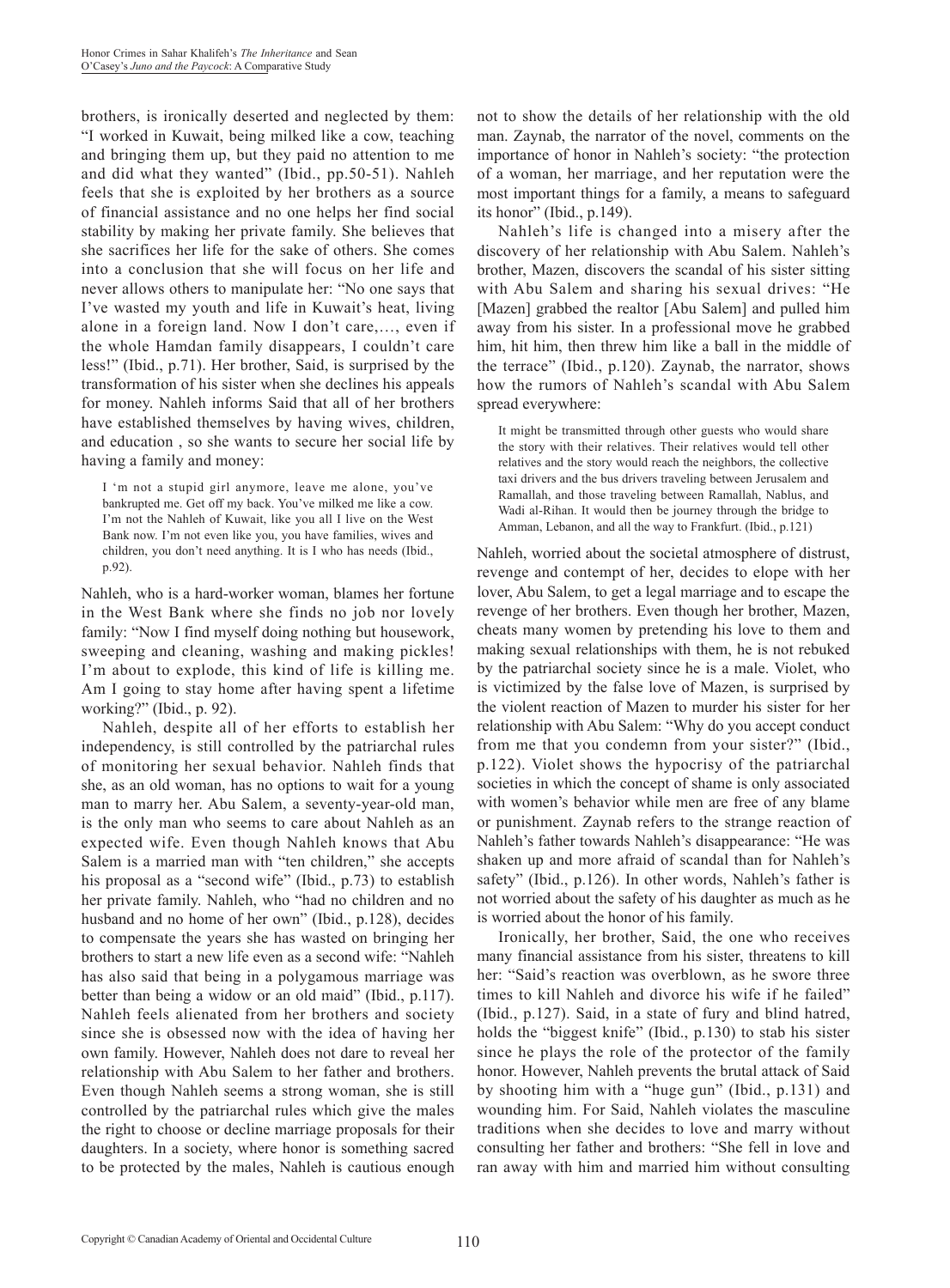anyone. Aren't we men? Nahleh made a mistake but I didn't" (Ibid., p.133). In other words, Said reminds the crowd of the role of men in accepting or declining the marriage proposals of their daughters and sisters. Said, attempting to murder his sister, thinks that he does not commit any "mistake" because he is doing his duty as a male guardian of his family honor. For Said, Zaynab holds responsible for the amoral behavior of Nahleh since the latter wants to imitate her as a Western woman: "It's all your fault. She wanted to act like Westerners, like Violet, and Helga, and people on television" (Ibid., p.132). Zaynab shows the burden of Nahleh's elopement on her father and brothers:

The Hamdan family was truly in a terrible situation. They were worried about Nahleh and their reputation in society. They had become the center of attention and their story was being told everywhere. If they were to abandon Nahleh, they would cause a scandal and would be considered as weak as women. (Ibid., p.149)

In this context, the brothers of Nahleh need to prove that they are capable of doing their duty as protectors of their family honor, and they are ready to cleanse their shame by chasing their sister and murdering her. They do not want to appear "as weak as women" in the eyes of their masculine society, which emphasizes the role of males as defenders of their family honor.

Although Khalifeh enables her female characters to survive death, she shows the agonies of women as subject of accusation, revenge, death, and shame in patriarchal societies. In the novel, Khalifeh does not bring Islam, as a religion, into the discussion of honor crimes in her Arab Palestinian society; rather, she relates the roots of honor crimes to traditions since it seems to me that Khalifeh is aware of the idea that Islam does not incite honor crimes, as noted earlier. Khalifeh shows the gendered hypocrisy of honor crimes when males' behavior does not bring shame to the family even if it is amoral, while females' actions are responsible for judging the honor of the family. In the novel, Mazen and Said, who are jobless, careless and amoral, are practicing surveillance on the behavior of their sister, Nahlehn, and punish her in the name of protecting their honor.

#### **3. HONOR CRIME IN SEAN O' CASEY'S**  *JUNO AND THE PAYCOCK*

In O'Casey's *Juno and the Paycock* (1924), the Irish women hold responsibility for managing their families and earning their living; however, they are still restricted by the imbalanced gender phenomenon of honor. In the play, the male characters—"Captain" Jack Boyle and Johnny Boyle—show recklessness and moral ignorance towards the development and welfare of their family. Boyle, about sixty years old, is nicknamed by his wife, Juno, as the "paycock" (peacock) because he behaves arrogantly and carelessly towards his family. He always finds excuses for not finding a job by complaining of the pain in his legs: "The job couldn't come at a betther time; I'm feeling" in great fettle, Joxer. I'd hardly believe I ever had a pain in me legs, an' last week I was nearly crippled with them" (O'Casey, 1924/2009, p.203). He spends the majority of his time drinking wine with his friend, Joxer, and fails, as a father, to do his social duties to protect his family. Juno always reprimands his carelessness and selfishness: "It's miraculous that whenever he scents a job in front of him, his legs begin to fail him!" (Ibid., p.205).

Johnny Boyle, the son of Boyle, fails also to be a virtuous and loyal member of his family. He is hit in the hip during the Eastern Week rebellion and his arm is destroyed by a bomb. He is obsessed with his treachery to his friend, Mrs. Tancred's son, who is murdered because of the information Johnny gives about Mrs. Tancred's son. Johnny, like his father, does not work nor contributes to the development of his family. He appears as a "thin, delicate fellow… His face is pale and drawn; there is a tremendous look of indefinite fear in his eyes" (Ibid., p.200). Johnny Boyle, like Mazen in Khalifeh's *The Inheritance*, lives the illusion that they are national patriots and freedom fighters, while ironically they are parasites on their families. They never look into the positive sides of their sisters but prefer to persecute their personal development in the name of protecting their honors. Moreover, both of Mazen in *The Inheritance* and Johnny in *Juno and Paycock* have been wounded and left with limp. However, Mazen discovers too late the false illusion of his heroic superiority and blames his failure:

Now that I'm wounded and exhausted and have come out of the feast empty-handed, I'm beginning to regret having squandered my life. I wish I'd done something meaningful in my life, something valuable. . . . I wanted to be larger than myself, bigger than the world and the limits of the wind, but I ended up like a paper kite tossed in the wind! (Khalifeh, 1997/2005, p. 2018).

It is ironic to have someone like Mazen or Johnny, having an inferiority complex, play the role of the male protectors of the honor of their successful and hardworking sisters.

Mary Boyle, Juno's and Boyle's twenty-two-year-old daughter, is victimized by the discourse of honor exercised by her father and brother. Mary, who is seduced by the false love of the schoolteacher, Charles Bentham, becomes a subject of humiliation and exclusion. Boyle, ignoring all the fatherly duties, practices the role of the male protector of the honor of his family. Boyle threatens his daughter to leave the house after she is impregnated by Bentham: "Leave this place! Ay, she'll leave this place, an' quick too!" (O'Casey, 1924/2009, p. 238). For Boyle, Mary violates the discourse of honor and should be punished for shaking the masculinity of her father and brother. Boyle is terrified by the society's contempt in case he is unable to cleanse the shame of his daughter: "Oh, isn't this a nice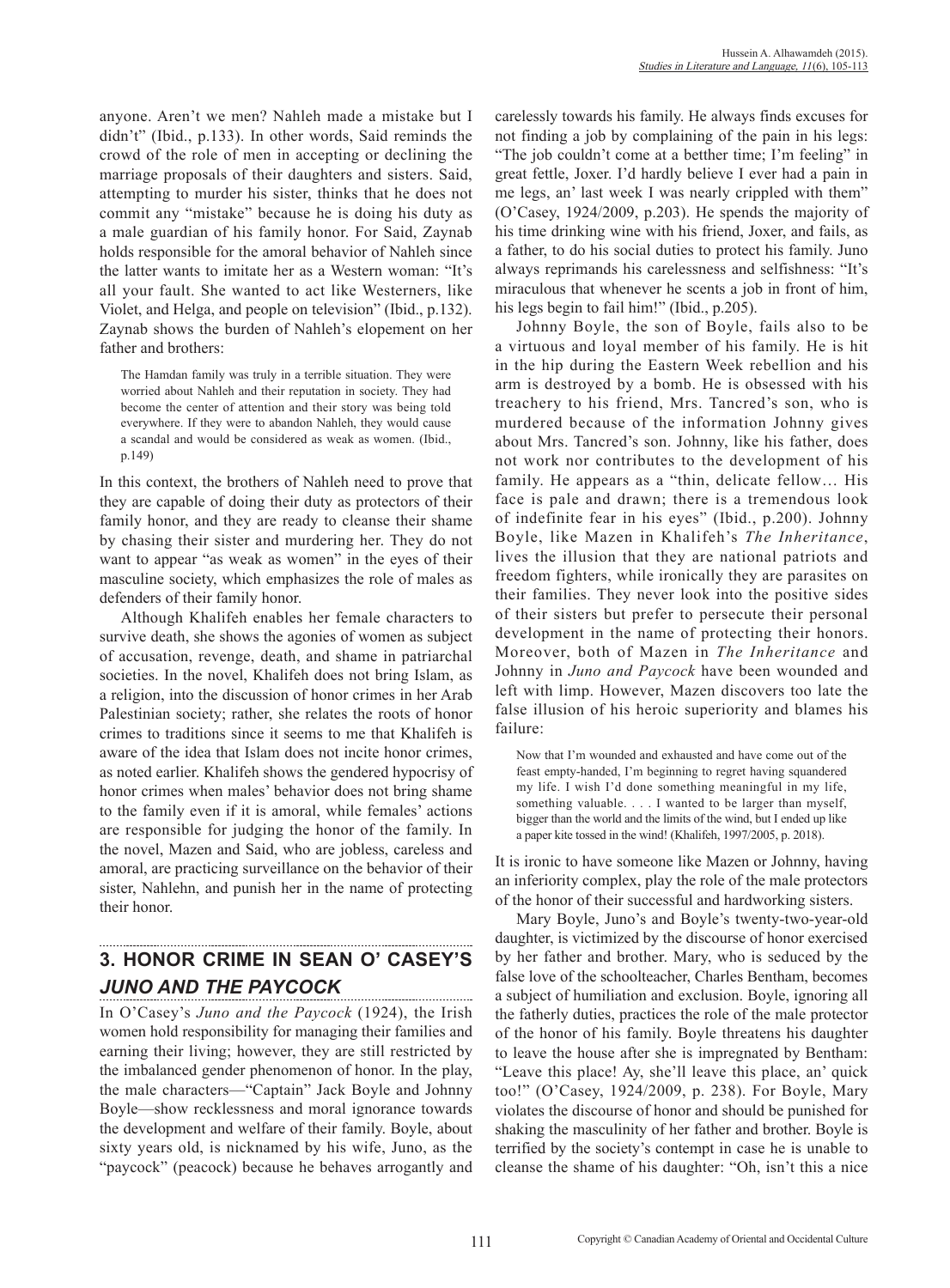thing to come on top o' me, an' the state I'm in! A pretty shows I'll be to Joxer an' to that oul' wan, Madigan! Amn't I afther goin' through enough without havin' to go through this!" (Ibid.). In other words, Boyle expects that his daughter's scandal will function as a "show" of amusement and disdain of Joxer and the rest of the Irish society. Boyle, like Nahleh's father in *The Inheritance*, is distressed about his reputation more than the safety of his daughter. Throughout the confrontation between Juno and Boyle, Boyle never admits his failure as a model father for the family: "You'll say nothin' to her, Jack; ever since she left school she's earned her livin', an' your fatherly care never throubled the poor girl" (Ibid.).

Johnny, upbraiding the scandal of his sister, supports his father's condemnation to Mary. For Johnny, Mary's illegitimate pregnancy brings shame and "disgrace" to the family: "She should be dhriven out o' th' house she's brought disgrace on!" (Ibid.). Johnny, who is jobless and traitor to his friend, claims his moral and masculine mission to guide and protect the honor of his sister. He claims superiority and dominance over his sister and insists on her dismissal from the house: "It's a wondher you're not ashamed to show your face here, afther what has happened" (Ibid., p.241). Johnny is obsessed with his sister's scandal and encourages an arranged marriage for her with Jerry as a social cover to hide her illegitimate pregnancy and shame. Therefore, he rebukes his sister for telling Jerry about her relationship with Bentham and her pregnancy: "Couldn't you have waited for a few days?... he'd have stopped th' takin' of the things, if you'd kep' your mouth shut. Are you burnin' to tell every one of the shame you've brought on us?" Ibid., (p.242). Like Nahleh in Khalifeh's *The Inheritance*, Mary is transformed into a symbol associated with honor, accusation, "shame" and a burden on male protectors.

## **CONCLUSION**

The female characters in Sahar Khalifeh's *The Inheritance* and Sean O' Casey's *Juno and the Paycock* ironically do not receive protection nor guidance from the males except threatening, humiliation and ignominy. In O' Casey's *Juno and the Paycock*, Mary, who is thrown away by her male protectors, is assisted only by her mother, Juno: "We'll go. Come, Mary, an' we'll never come back here agen. Let your father furrage for himself now;... , an' then we'll work together for the sake of the baby" (Ibid., p.244). Juno, who looks realistically at her daughter as a human being rather than a symbol of honor, declares herself as a second mother to the baby: "It'll have what's far betther—it'll have two mothers" (Ibid.). Similarly, in Khalifeh's *The Inheritance*, Zaynab's grandmother, Deborah, stands firm to rescue her granddaughter from the threatening of Zaynab's father. Again, Deborah plays the role of another mother to Zaynab. It is only after the death of Deborah and travelling to the West Bank, Zaynab discovers the hypocrisy of the gendered-based theory of the male protectors of the family honor. Zaynab finds out the illusion of the tradition of honor, which degrades women into the symbolic realm and exempts men from any amoral behavior accusation: "Would the family become my grave?... I wrote in my diary that the members of my family were merely detached pieces in a rusty chain…. Their relationship was part of the traditions and was only symbolic" (Khalifeh, 1997/2005, p.127). In this context, the concept of honor becomes a "grave" for women because it suits only the feminine body to be buried in. However, both of Sahar Khalifeh and Sean O'Casey relate the interpretation of honor to traditions rather than religions.

## **REFERENCES**

Abu-Odeh, L. (1996). Crimes of honor and the constructions of gender in Arab societies. *Comparative Law Review, 2,* 1-47.

- Amireh, A. (2003). Between complicity and subversion: Body politics in Palestinian national narrative. *The South Atlantic Quarterly, 102* (4), 747-772.
- Angierski, K. N. (2014). *Reclaiming the motherland: (Eco) feminism in Sahar Khalifeh's the inheritance* and *the end of spring* (Master's thesis). Available from ProQuest Dissertations and Theses database. (UMI No.1553021).
- Araji, S. K. (2000). Crimes of honor and shame: Violence against women in non-western and western societies. *The Red Feather Journal of Postmodern Criminology: An International Journal, 8,* 1-20.
- Bamia, A. A. (2000). Feminism in revolution: The case of Sahar Khalifa. In K. A. Malek & W. Hallaq (Eds.), *Tradition, modernity, and postmodernity in Arabic literature: Essays in honor of professor Issa J. Boullata* (pp.173-185). Leiden, The Netherlands: Koninklijke Brill NV.
- Fayad, M. (1995). Reinscribing identity: Nation and community in Arab women's writing. *College Literature, 22*(1), 147- 160.
- Khalifeh, S. (2005). *The inheritance*. In A. Bamia (Trans.). Cairo, Egypt: The American University in Cairo Press. (Original work published 1997)
- Korteweg, A. C. (2012). Understanding honour killing and honour-related violence in the immigration context: Implications for the legal profession and beyond*. Canadian Criminal Law Review*, *16*, 135-160.
- Muhammad, A. A. (2013). Preliminary examinations of so-called "honour killings" in Canada. *Serving Canadians*. Ottawa: Department of Justice Canada. Retrieved from http://www. justice.gc.ca/eng/rp-pr/cj-jp/fv-vf/hk-ch/hk\_eng.pdf
- O' Casey, S. (2009). *Juno and the Paycock*. In J. P. Harrington (Ed.), *Modern and contemporary Irish drama* (pp.197-246). New York, NY: W. W. Norton & Company. (Original work published 1924)